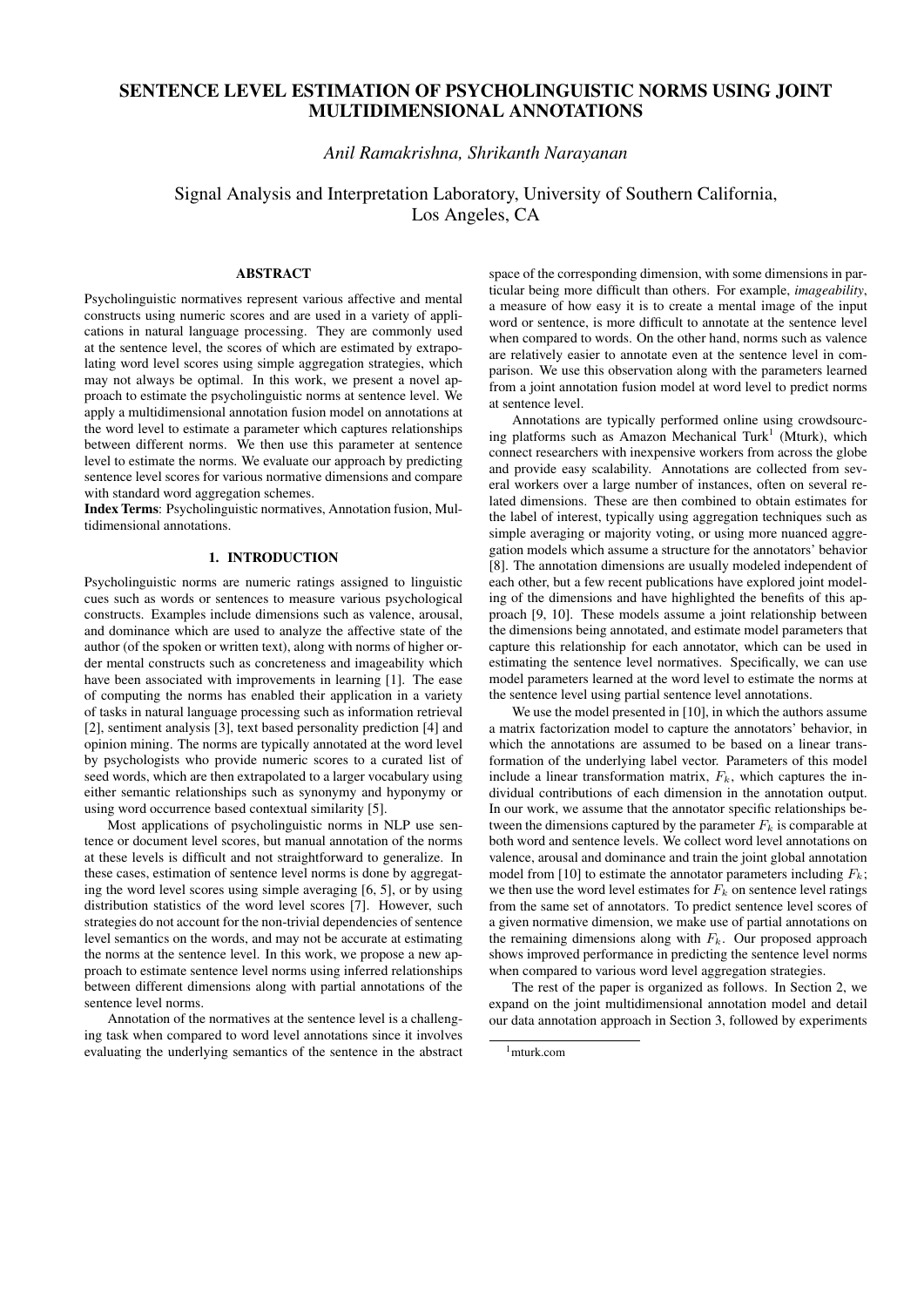

Fig. 1. Proposed model.  $\mathbf{x}^m$  is the set of features for the  $m^{\text{th}}$  data point,  $a_k^{m,d}$  is the latent label for the  $d^{th}$  dimension and  $a_k^{m,d}$  is the rating provided by the  $k^{\text{th}}$  annotator. Vectors  $\mathbf{x}^{m}$  and  $\mathbf{a}_{k}^{m}$  (shaded) are observed variables, while  $\mathbf{a}_{*}^{m}$  is latent.  $\mathbf{A}_{m}$  is the set of annotator ratings for the  $m<sup>th</sup>$  instance.

in Section 4 and results in Section 5 before concluding in Section 6.

## 2. JOINT MULTIDIMENSIONAL ANNOTATION MODEL

The annotation model is represented in plate notation in Figure 1. In this model, the underlying label vector  $\mathbf{a}^m_*$  for each data instance is defined as a linear regression model as shown in Equation 1. An annotator, indexed by  $k$ , is assumed to apply a linear transformation function on vector  $\mathbf{a}_*^m$  to produce the annotation vector  $\mathbf{a}_k^m$  using the matrix  $F_k$  as shown in Equation 2.

$$
\mathbf{a}_*^m = \Theta^T \mathbf{x}_m + \boldsymbol{\epsilon}_m \tag{1}
$$

$$
\mathbf{a}_k^m = F_k \mathbf{a}_*^m + \boldsymbol{\eta}_k \tag{2}
$$

where,  $\mathbf{x}_m \in \rm I\!R^P; \Theta \in {\rm I\!R}^{P \times D};$   $\boldsymbol{\epsilon}_m \sim N(\mathbf{0}, \sigma^2 I);$   $\sigma^2 \in {\rm I\!R};$   $\boldsymbol{\eta}_k \sim$  $N(\mathbf{0}, \tau_k^2 I); \tau_k^2 \in \mathbb{R}$ .  $F_k \in \mathbb{R}^{D \times D}$  is the annotator specific linear transformation matrix. Each annotation dimension value  $a_k^{m,d}$  for annotator k is defined as a weighted average of the vector  $\mathbf{a}_{*}^{m}$  with weights given by  $F_k(d, :)$ .

In this model, the feature vector  $\mathbf{x}^m$  corresponding to each instance is assumed to be available, along with the annotations  $\mathbf{a}_k^m$ , while the label vectors  $a_*^m$  are assumed hidden, as shown in the Figure 1. We use the EM algorithm from [10] to estimate the parameters, listed below for ease of exposition. Detailed derivations for the update equations below can be found in [10].

We use Maximum Likelihood Estimation (MLE) to estimate the model parameters, in which we maximize the model likelihood shown below in Equation 3.

$$
\log \mathcal{L} = \sum_{m=1}^{M} \log p(\mathbf{a}_{1}^{m} \dots \mathbf{a}_{K}^{m}; F_{k}, \Theta, \sigma^{2}, \tau_{k}^{2})
$$
  
= 
$$
\sum_{m=1}^{M} \log \int_{\mathbf{a}_{*}^{m}} p(\mathbf{a}_{1}^{m} \dots \mathbf{a}_{K}^{m} | \mathbf{a}_{*}^{m}; F_{k}, \tau_{k}^{2}) p(\mathbf{a}_{*}^{m}; \Theta, \sigma^{2}) d\mathbf{a}_{*}^{m}
$$
(3)

Optimizing the above objective is non-trivial due to the presence of the integral within the log function. To address this, we use the well known Expectation Maximization algorithm [11], which uses Jensen's inequality to derive a lower bound (shown below in Equation 4) on the objective based on current parameter estimates, by computing the expectation with respect to the conditional distribution  $p(\mathbf{a}_*^m | \mathbf{a}_1^m \dots \mathbf{a}_K^m)$ .

$$
\log \mathcal{L} = \sum_{m=1}^{M} \mathbb{E}_{\mathbf{a}_{*}^{m}|\mathbf{a}_{1}^{m}... \mathbf{a}_{K}^{m}} \left[ \log \frac{p(\mathbf{a}_{1}^{m} ... \mathbf{a}_{K}^{m}|\mathbf{a}_{*}^{m}) p(\mathbf{a}_{*}^{m})}{q(\mathbf{a}_{*}^{m})} \right] \tag{4}
$$

This is followed by parameter estimation using maximization. The alternating expectation and maximization steps form the iterations of the EM algorithm.

### 2.1. EM algorithm

Initialization The model is initialized by assigning the mean of annotations for each data instance as the estimate for  $a_*^m$ . Given this, the initial parameters are estimated using update equations listed in the maximization step below.

**E-step** We compute the expected value of  $\mathbf{a}^m_*$  with respect to the distribution  $p(\mathbf{a}_*^m | \mathbf{a}_1^m \dots \mathbf{a}_K^m)$ , which is assumed to be it's *soft* estimate for each data instance.

$$
\begin{aligned} \mathbb{E}_{\mathbf{a}_*^m | \mathbf{a}_1^m \dots \mathbf{a}_K^m}[\mathbf{a}_*^m] &= \Theta^T \mathbf{x}_m + \Sigma_{\mathbf{a}_*^m, \mathbf{a}_1^m \dots \mathbf{a}_K^m} \Sigma_{\mathbf{a}_1^m \dots \mathbf{a}_K^m, \mathbf{a}_1^m \dots \mathbf{a}_K^m}^{-1} \\ & \quad \left( \mathbf{a}^m - \boldsymbol{\mu}^m \right) \\ \Sigma_{\mathbf{a}_*^m | \mathbf{a}_1^m \dots \mathbf{a}_K^m}[\mathbf{a}_*^m] &= \Sigma_{\mathbf{a}_*^m, \mathbf{a}_*^m} - \Sigma_{\mathbf{a}_*^m, \mathbf{a}_1^m \dots \mathbf{a}_K^m} \Sigma_{\mathbf{a}_1^m \dots \mathbf{a}_K^m, \mathbf{a}_1^m \dots \mathbf{a}_K^m}^{-1} \\ & \quad \Sigma_{\mathbf{a}_1^m \dots \mathbf{a}_K^m, \mathbf{a}_*^m} \end{aligned}
$$

**M-step** Given the soft estimate for  $a_*^m$ , parameter estimates are computed by maximizing Equation 4. The update equations for this step are listed below.

$$
\Theta = (\mathbf{X}^T \mathbf{X})^{-1} (\mathbf{X}^T \mathbb{E}[\mathbf{a}_*^m])
$$
  
\n
$$
F_k = \left(\sum_{m=1}^{M_k} \mathbf{a}_K^m \mathbb{E}[(\mathbf{a}_*^m)^T]\right) \left(\sum_{m=1}^{M_k} \mathbb{E}[\mathbf{a}_*^m (\mathbf{a}_*^m)^T]\right)^{-1}
$$
  
\n
$$
\sigma^2 = \frac{1}{md} \sum_{m=1}^M \left(\mathbb{E}[(\mathbf{a}_*^m)^T \mathbf{a}_*^m] - 2tr \left(\Theta'^T \mathbf{x}_m \mathbb{E}[(\mathbf{a}_*^m)^T]\right) + tr(\mathbf{x}_m^T \Theta' \Theta'^T \mathbf{x}_m)\right)
$$
  
\n
$$
\tau_k^2 = \frac{1}{m_k d} \sum_{m=1}^{M_k} \left( (\mathbf{a}_K^m)^T \mathbf{a}_K^m - 2tr \left(F_k'^T \mathbf{a}_K^m \mathbb{E}[(\mathbf{a}_*^m)^T]\right) + tr \left(F_k'^T F_k' \mathbb{E}[\mathbf{a}_*^m (\mathbf{a}_*^m)^T]\right) \right)
$$

Termination We terminate the algorithm when the change in model log-likelihood reduces to less than 0.001% from the previous iteration.

## 3. DATA ANNOTATION

We performed two sets of experiments, collecting word and sentence level annotations on specific dimensions in each. In the first experiment (which we refer to as *VAD* from now), we collected annotations on the affective norms of Valence, Arousal and Dominance using Mturk for words sampled from [12]. This corpus was chosen because it provides expert ratings on Valence, Arousal and Dominance for nearly 14,000 English words. Annotators were asked to provide numeric ratings between 1 to 5 (inclusive) for each dimension, on assignments consisting of a set of 20 words. In total, we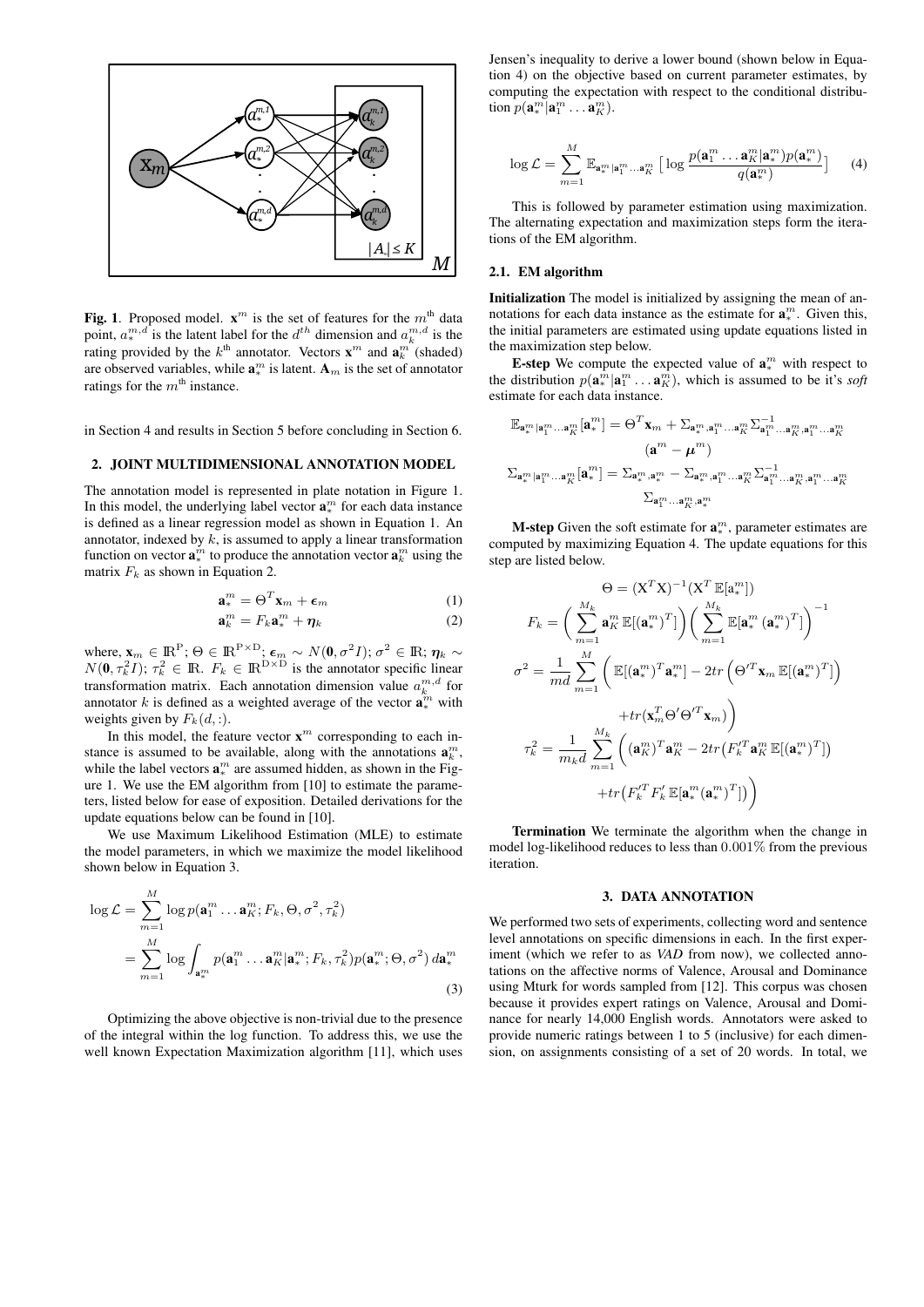

Fig. 2. Performance of proposed and baseline models in predicting sentence level norms. Results show Concordance Correlation Coefficient (CCC) and Pearson Correlation values between the various estimates and the reference expert ratings on the EmoBank corpus. The estimates of the proposed model for Valence and Arousal are superior while those for Dominance are poor; subsequent analysis show poor human interannotator agreement for dominance ratings as a possible reason. See also Figure 3.

collected 20 annotations each on a set of 200 words randomly sampled from [12]. Instructions for the annotation assignments included definitions along with examples for each of the dimensions being annotated. After manually filtering incomplete and noisy submissions, we retained only those annotators who provided ratings for at least 100 words in the subsequent sentence level annotation task, to ensure sufficient training data.

Sentence level annotations were collected on sentences from the Emobank corpus [13], which includes expert ratings on valence, arousal and dominance for 10000 English sentences. 21 different annotators from the word level annotation task described above were invited to provide labels for 100 sentences randomly sampled from this corpus. The assignments were presented in a similar fashion as word level annotations, with each assignment including 10 sentences and the workers providing numeric ratings for valence, arousal and dominance for each sentence. We use the annotator specific parameters  $F_k$  estimated at the word level to predict the norms at sentence level using the approach described in the next section.

In our second experiment (which we refer to as *IGP* from now), we collected word and sentence level annotations on three new psycholinguistic normative dimensions: imageability, which measures the degree of the stimulus' proclivity to create a mental picture; genderladenness, which measures the degree of masculine or feminine association evoked by the stimulus; and pleasantness, which measures the degree of pleasant feelings associated with the stimulus. We used the same words and sentences used in our previous experiment for annotations on valence, arousal and dominance. Since we do not have expert ratings for pleasantness, imageability and genderladenness, we use the strategy followed in AVEC 2018 challenge [14] to evaluate model performance, in which annotation fusion models are evaluated by training regression models on labels predicted by the fusion models, which are evaluated on a disjoint test set.

## 4. EXPERIMENTS

Given annotator parameters  $F_k$  estimated at the word level, we use partial annotator ratings at the sentence level to predict the remain-



Fig. 3. Performance of the best annotators for each dimension (but over all instances) in our dataset and annotator average when compared with expert ratings from the Emobank corpus

ing norms. For example, in the *VAD* experiment, while predicting sentence level scores of valence, we use the sentence level annotator ratings on arousal and dominance along with the word level parameter matrix  $F_k^{\text{word}}$ . The use of partial annotations enables us to predict sentence level norms on challenging psycholinguistic dimensions using ratings on dimensions which maybe easier to annotate.

$$
\begin{bmatrix} a_1^{m,d'} \\ \vdots \\ a_K^{m,d'} \end{bmatrix} = \begin{bmatrix} F_1^{\text{word}}[d',:] \\ \vdots \\ F_K^{\text{word}}[d',:] \end{bmatrix} \begin{bmatrix} \\ \mathbf{a}_*^m \\ \vdots \end{bmatrix}
$$
 (5)

where,  $d' \in \{1...D\}$ ;  $d' \neq d$  is the dimension to predict.  $\mathbf{a}_{*}^{m}$  is estimated using linear regression.

In both our experiments, we make use of the IID Gaussian noise assumption in Equation 2, which reduces the task of predicting the sentence level norm to a linear regression problem shown in Equa-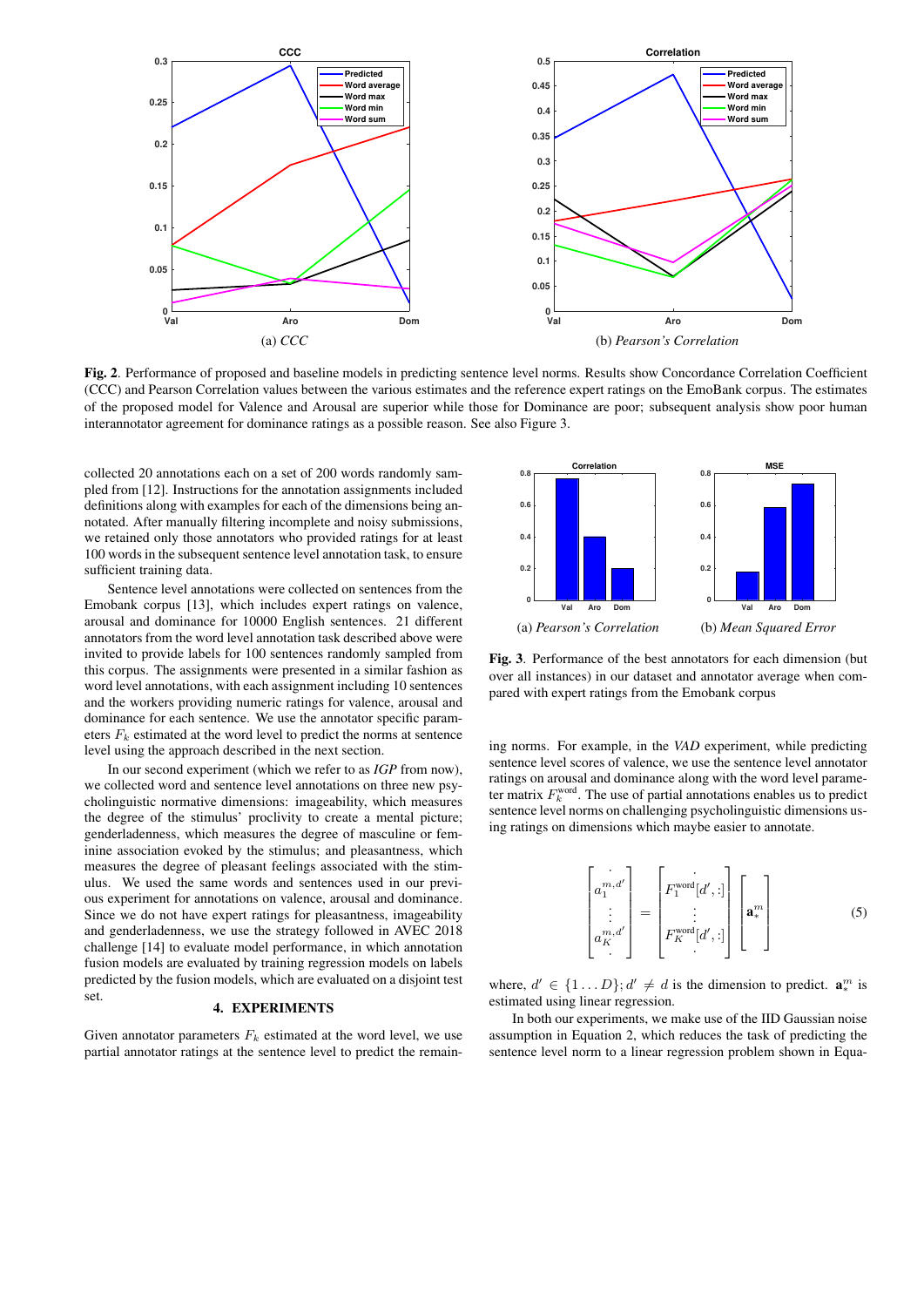

Fig. 4. MSE of predicted and baseline models in predicting Imageability, Genderladenness and Pleasantness

tion 5. Rows of the matrix  $F_k^{\text{word}}$  are treated as features of the regression model with vector  $a_*^m$  as the regression parameter. Given sentence level partial annotations  $\mathbf{a}_k^{m,\lambda d}$  (vector  $\mathbf{a}_k^m$  with  $a_k^{m,d}$  removed), and matrix  $F_k^{\text{word}}$ , the regression parameter vector  $\mathbf{a}_*^m$  can be estimated using normal equations or gradient descent. For each dimension within a given experiment, we use Equation 5 to estimate the sentence level normatives. The features  $x_m$  used in both our experiments were 300 dimensional GloVe embeddings [15] at word level, which were aggregated using simple averaging at sentence level.

In the *VAD* experiment, we compare the predicted dimensions with expert ratings from the Emobank corpus, which acts as our reference to evaluate model performance. For baselines, we compute different aggregations of word level normative scores after filtering out non-content words as is common in literature [6]. Word level scores for the norms were computed using the approach described in [5]. We used unweighted average, maximum, minimum and sum of the word level norms as the baseline aggregation functions.

In the *IGP* experiment, we train linear regression models using predictions from the proposed model and directly compare the training set error with baselines. Low training error implies *higher learnability* (due to better correlations with the features) of the predicted signal and serves as a crude proxy for quality. For baselines, we use training error from labels obtained by simple averaging of word level normative scores, and sentence level average of annotations.

We use Concordance Correlation Coefficient  $(\rho_c)$  [16] and the Pearson's correlation coefficient ( $\rho$ ) as evaluation metrics.  $\rho_c$  measures any departures from the *concordance line* (line passing through the origin at 45° angle). Hence it is sensitive to rotations or rescaling in the predicted values of  $a_*^m$ . Given two samples x and y, the sample concordance coefficient  $\rho_c$  is defined as shown below.

$$
\hat{\rho}_c = \frac{2s_{xy}}{s_x^2 + s_y^2 + (\bar{x} - \bar{y})^2} \tag{6}
$$

where  $\bar{x}$  and  $\bar{y}$  are sample means,  $s_x$  and  $s_y$  are sample standard deviations, and  $s_{xy}$  is the sample covariance.

## 5. RESULTS

5.1. *VAD*

Figure 2 shows the performance of the proposed model along with the different baselines. As seen from the figure, the proposed model outperforms the baselines in predicting valence and arousal in both evaluation metrics, suggesting the efficacy of the approach. Using partial ratings at sentence level along with matrix  $F_k$  which captures relationships between the dimensions, the proposed approach seems to outperform the baseline word aggregation schemes in these two dimensions. Performance in  $\rho_c$  appears to be lower than  $\rho$ , suggesting the presence of a rotation in the predicted values. This can be attributed to the unidentifiability commonly observed in matrix factorization models such as the annotation fusion model of [10]. Common solutions to address this involve assuming a suitable prior on the parameter  $F_k$ , which may lead to better estimates of  $\rho_c$ .

Model performance on dominance, on the other hand, is considerably low in both metrics. To further investigate the reason for this, we examined the performance of the best possible annotator for each dimension in this experiment and compare their predictions with the expert ratings from the Emobank corpus in Figure 3. Evidently, for dominance, we notice very low correlation and high MSE between our best annotators and the experts, suggesting a high disagreement for this dimension. This may have been due to a possibly differing definition and/or interpretation of dominance between the two sets of annotators.

## 5.2. *IGP*

In our second experiment, we use model training error as a proxy for evaluating prediction quality since we do not have expert ratings. Figure 4 shows the training error for the proposed model when compared with two baselines. The proposed model shows lowest training error in predicting imageability while the performance is relatively worse in genderladenness and pleasantness, suggesting relatively stronger dependency of imageability on the other dimensions.

#### 6. CONCLUSION

We presented a novel computational approach to estimate sentence level psycholinguistic norms using joint multidimensional annotation fusion. We evaluate our approach by predicting sentence level normatives on various dimensions in two different experiments, and showed improvements in specific cases. Future work includes evaluating the model on more abstract psycholinguistic dimensions such as concreteness.

### 7. REFERENCES

[1] A. Paivio, J. C. Yuille, and S. A. Madigan, "Concreteness, imagery, and meaningfulness values for 925 nouns." *Journal of experimental psychology*, vol. 76, no. 1p2, p. 1, 1968.